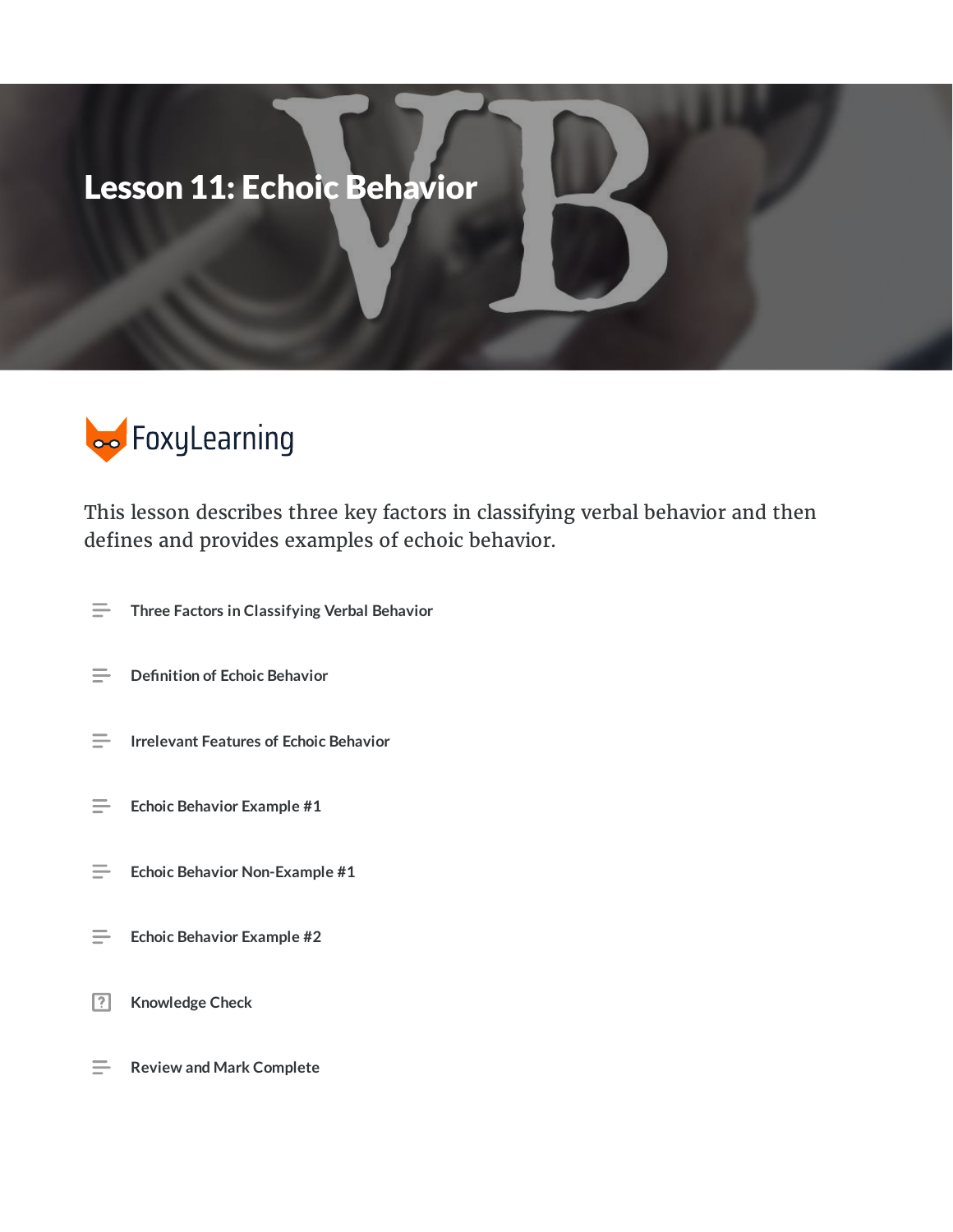### **Three Factors in Classifying Verbal Behavior**

The first step in an analysis of verbal behavior is to classify the different types of relationships between controlling variables and verbal responses. This classification is based upon 3 factors: the musculature involved in the behavior (either those muscles used in speaking or writing), the type of controlling variable (verbal stimulus, non-verbal stimulus, or establishing operation), and the nature of the controlling relationship (point-to-point correspondence, formal similarity, or neither). This classification represents the basic building blocks of verbal behavior. As you'll see in later lessons, they often combine with one another or can themselves become controlling variables for other types of more complex verbal relationships. Let's look at echoic behavior first.

**00:44**



#### **Three Key Factors in Classifying Verbal Behavior**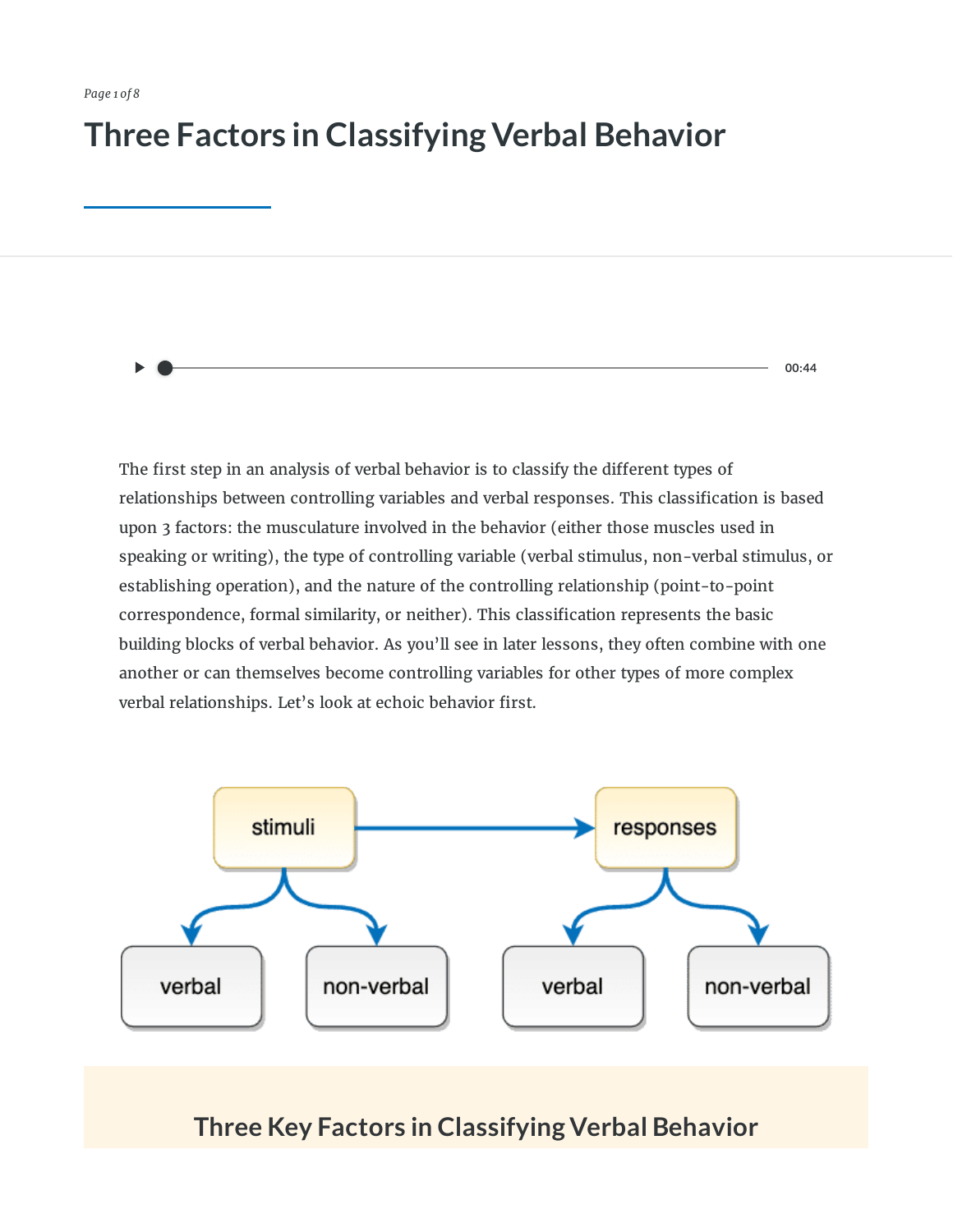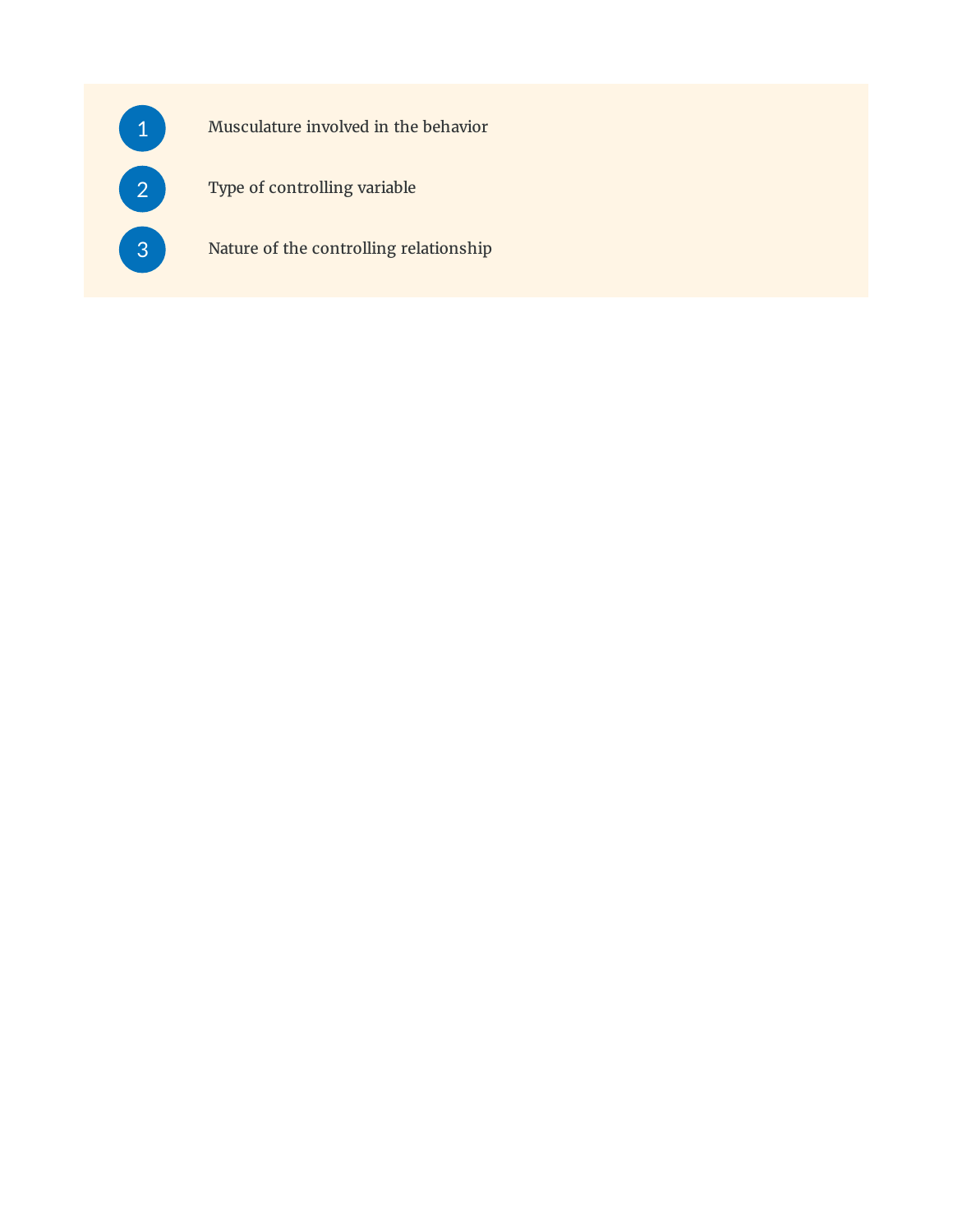## **Definition of Echoic Behavior**

**00:15**

**Echoic behavior** is verbal behavior in which the response is vocal and controlled by a prior auditory verbal stimulus, there is point-to-point correspondence between the stimulus and the response, and there is formal similarity between the prior stimulus and the responseproduct.

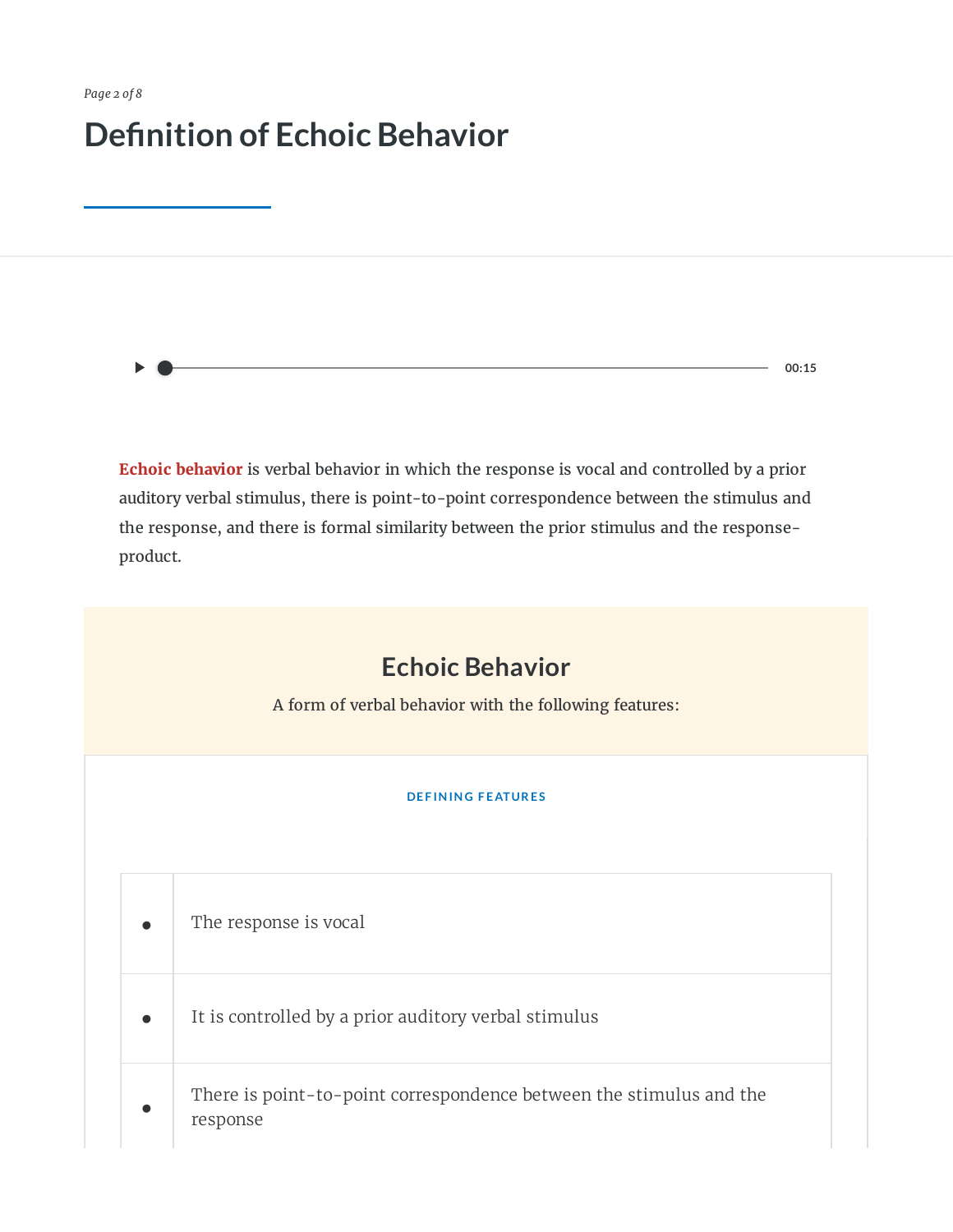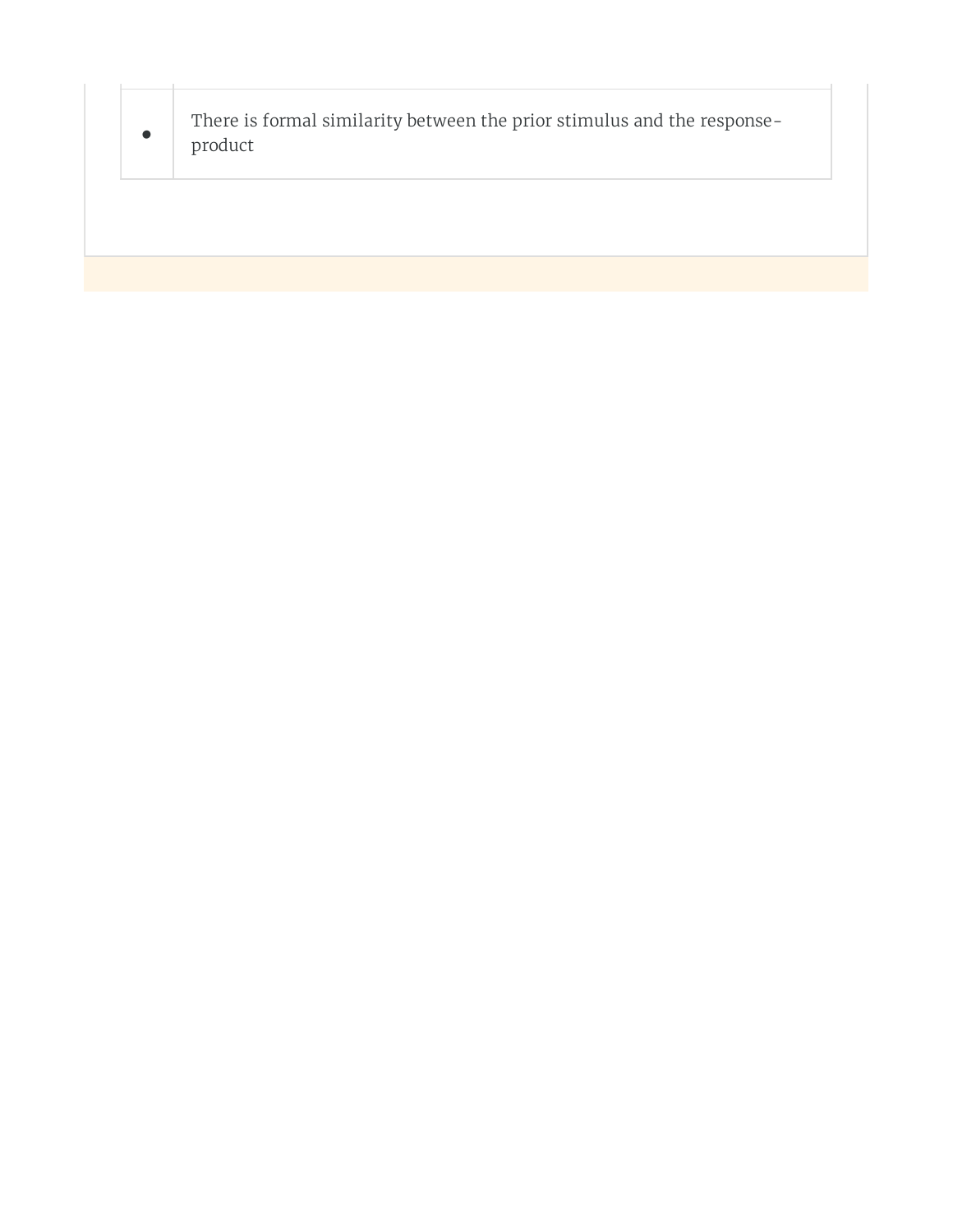### **Irrelevant Features of Echoic Behavior**

**00:12**

When classifying echoic behavior, the formal and dynamic characteristics of the stimulus and the response are **irrelevant**, as is the "meaning" of either the stimulus or the response and whether or not the current response is reinforced.

### **Echoic Behavior**

A form of verbal behavior with the following features:

#### **IR R E LE VAN T F E ATUR E S**

| Formal and dynamic characteristics of both the stimulus and the response |
|--------------------------------------------------------------------------|
| The "meaning" of either the stimulus or the response                     |
| Whether or not the current response is reinforced                        |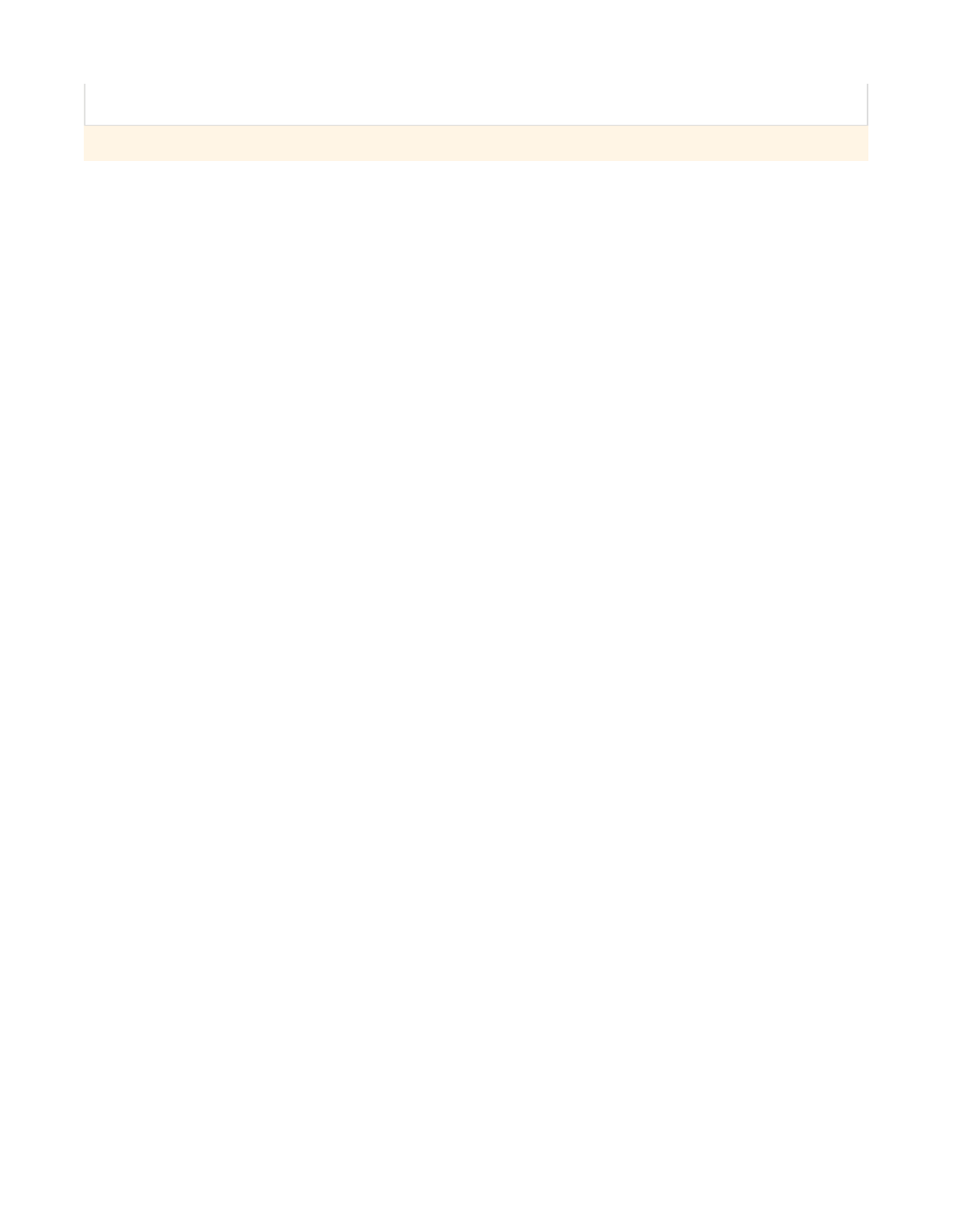*Page 4 of 8*

## **Echoic Behavior Example #1**

Speaking non-technically, **echoic behavior** involves saying what you have just heard someone say. Saying "echoic" as the result of hearing someone say "echoic" is an example of

**00:11**

echoic behavior.



**Note how this example has all of the dening features of echoic behavior:**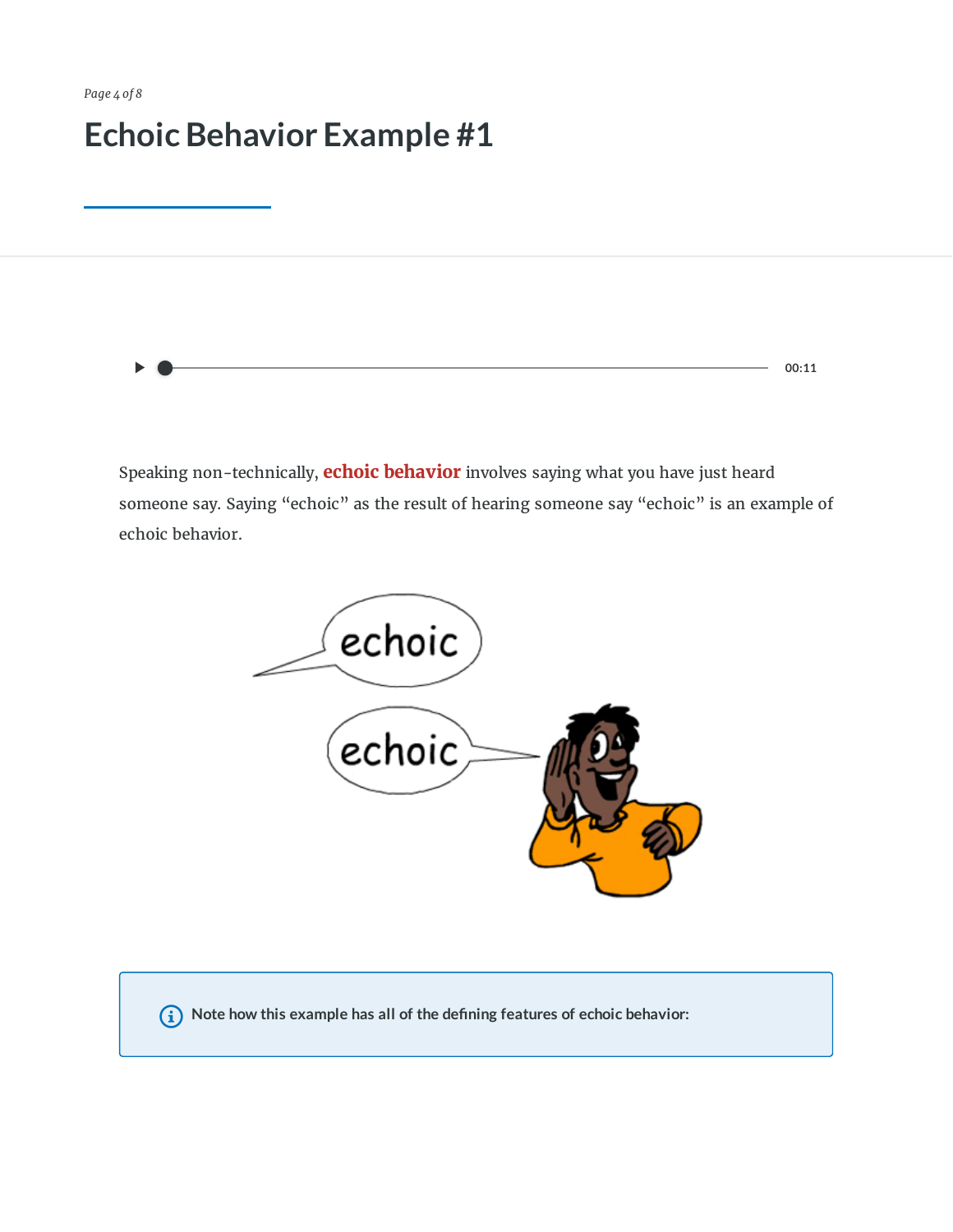### **Echoic Behavior**

A form of verbal behavior with the following features:

|                                                                                    |                                                                          | <b>DEFINING FEATURES</b>                             | <b>IRRELEVANT FEATURES</b>                                          |  |  |
|------------------------------------------------------------------------------------|--------------------------------------------------------------------------|------------------------------------------------------|---------------------------------------------------------------------|--|--|
|                                                                                    |                                                                          |                                                      |                                                                     |  |  |
|                                                                                    |                                                                          | The response is vocal                                |                                                                     |  |  |
|                                                                                    |                                                                          | It is controlled by a prior auditory verbal stimulus |                                                                     |  |  |
|                                                                                    |                                                                          | response                                             | There is point-to-point correspondence between the stimulus and the |  |  |
| There is formal similarity between the prior stimulus and the response-<br>product |                                                                          |                                                      |                                                                     |  |  |
|                                                                                    |                                                                          |                                                      |                                                                     |  |  |
|                                                                                    |                                                                          |                                                      |                                                                     |  |  |
|                                                                                    | <b>DEFINING FEATURES</b><br><b>IRRELEVANT FEATURES</b>                   |                                                      |                                                                     |  |  |
|                                                                                    |                                                                          |                                                      |                                                                     |  |  |
|                                                                                    | Formal and dynamic characteristics of both the stimulus and the response |                                                      |                                                                     |  |  |
| The "meaning" of either the stimulus or the response                               |                                                                          |                                                      |                                                                     |  |  |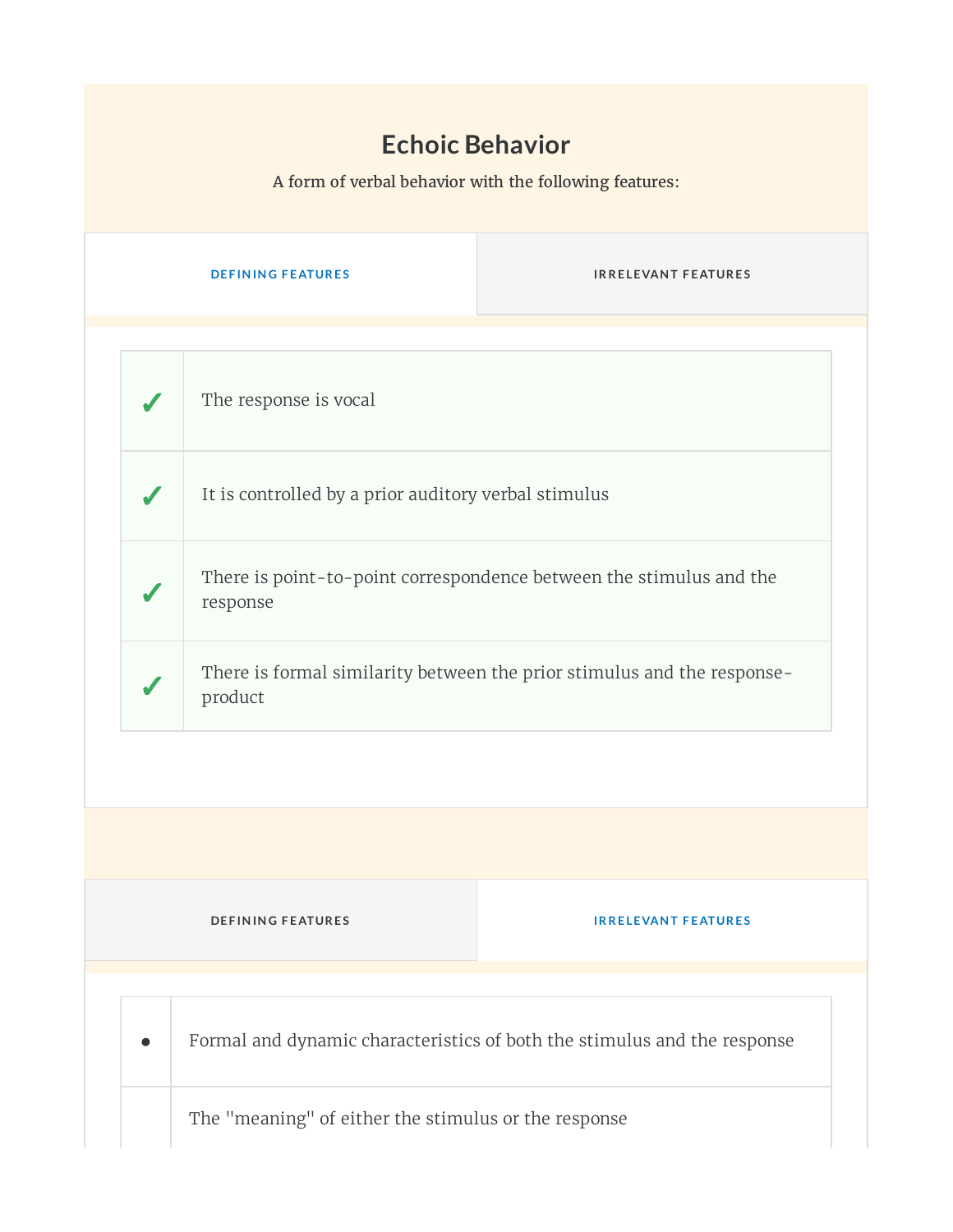| $\bullet$ |                                                   |
|-----------|---------------------------------------------------|
| $\bullet$ | Whether or not the current response is reinforced |
|           |                                                   |
|           |                                                   |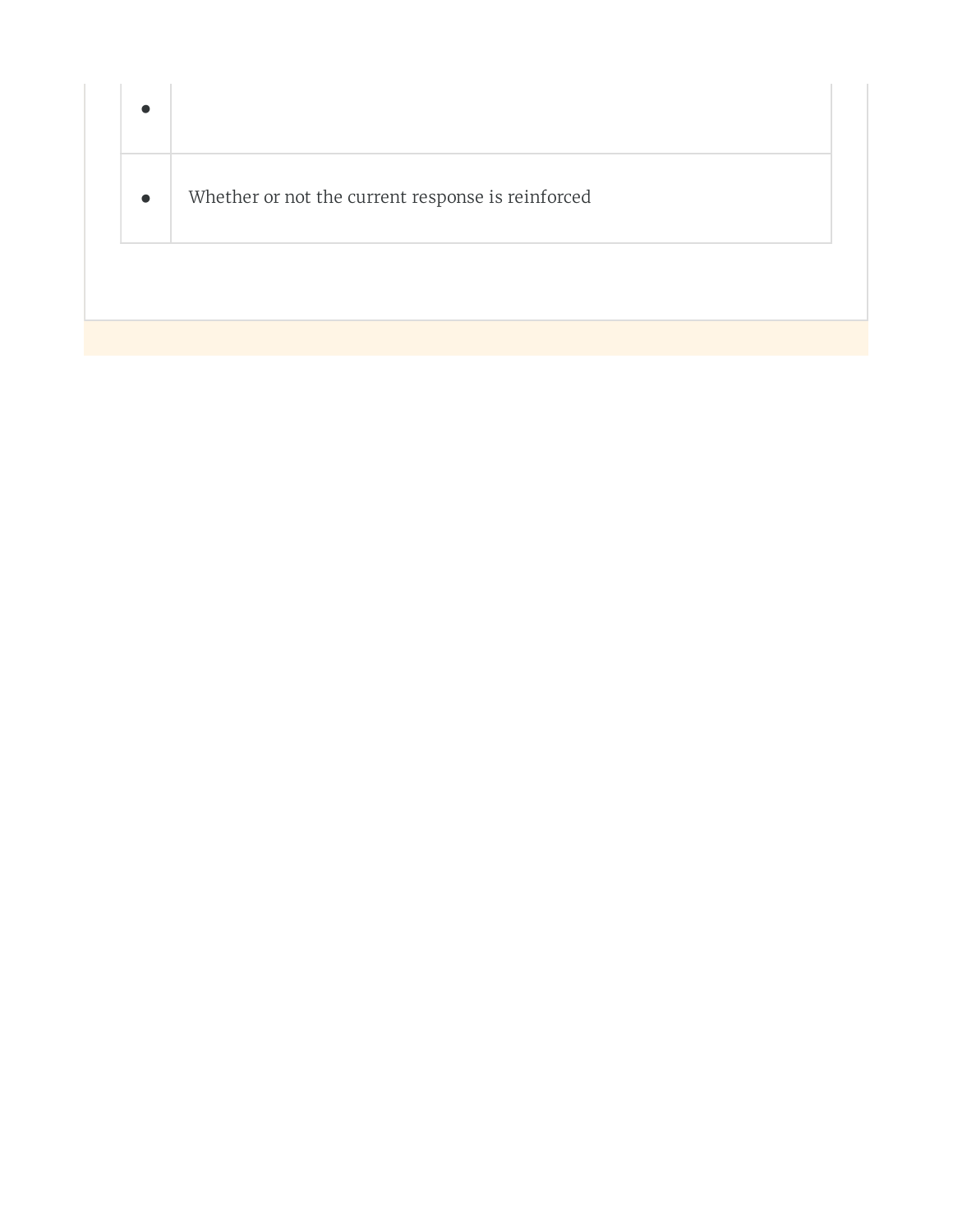*Page 5 of 8*

## **Echoic Behavior Non-Example #1**

**00:07**

Saying "echoic" as a result of seeing the word is **NOT** echoic; nor is saying it as a result of hearing someone say "imitative."

 **Note how the rst example is missing the second dening feature of echoic behavior, while the second example is missing the third and fourth dening features of echoic behavior:**

### **Echoic Behavior**

A form of verbal behavior with the following features:

**INFORMATION <b>EXAMPLE S INFORMATION CONTRACT <b>EXAMPLE S INFORMATION CONTRACT AT A PAID CONTRACT A EXAMPLE S** 

**•** The response is vocal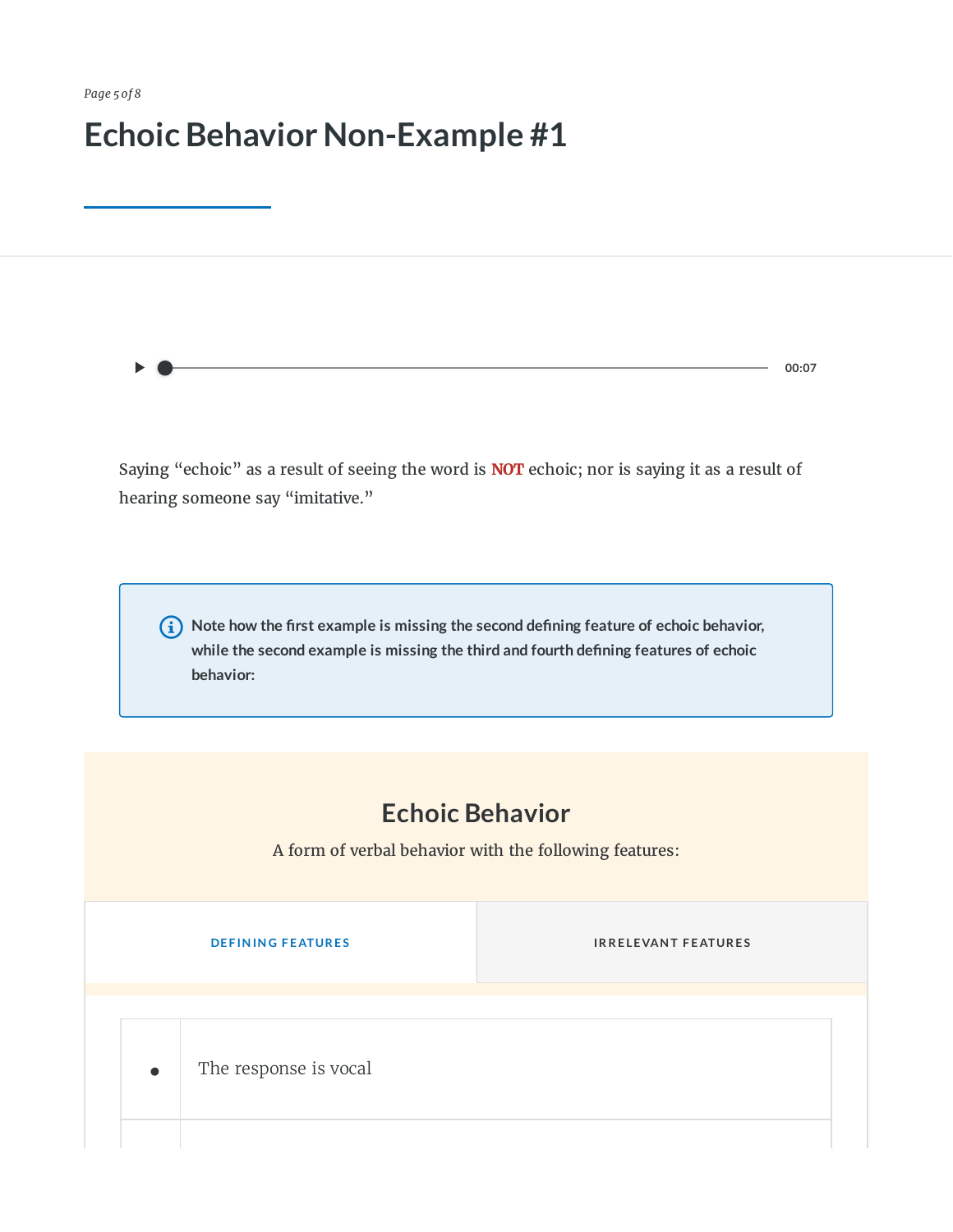|  | It is controlled by a prior auditory verbal stimulus                               |  |  |  |  |
|--|------------------------------------------------------------------------------------|--|--|--|--|
|  | There is point-to-point correspondence between the stimulus and the<br>response    |  |  |  |  |
|  | There is formal similarity between the prior stimulus and the response-<br>product |  |  |  |  |
|  |                                                                                    |  |  |  |  |
|  |                                                                                    |  |  |  |  |
|  | <b>DEFINING FEATURES</b><br><b>IRRELEVANT FEATURES</b>                             |  |  |  |  |
|  | Formal and dynamic characteristics of both the stimulus and the response           |  |  |  |  |
|  | The "meaning" of either the stimulus or the response                               |  |  |  |  |
|  | Whether or not the current response is reinforced                                  |  |  |  |  |
|  |                                                                                    |  |  |  |  |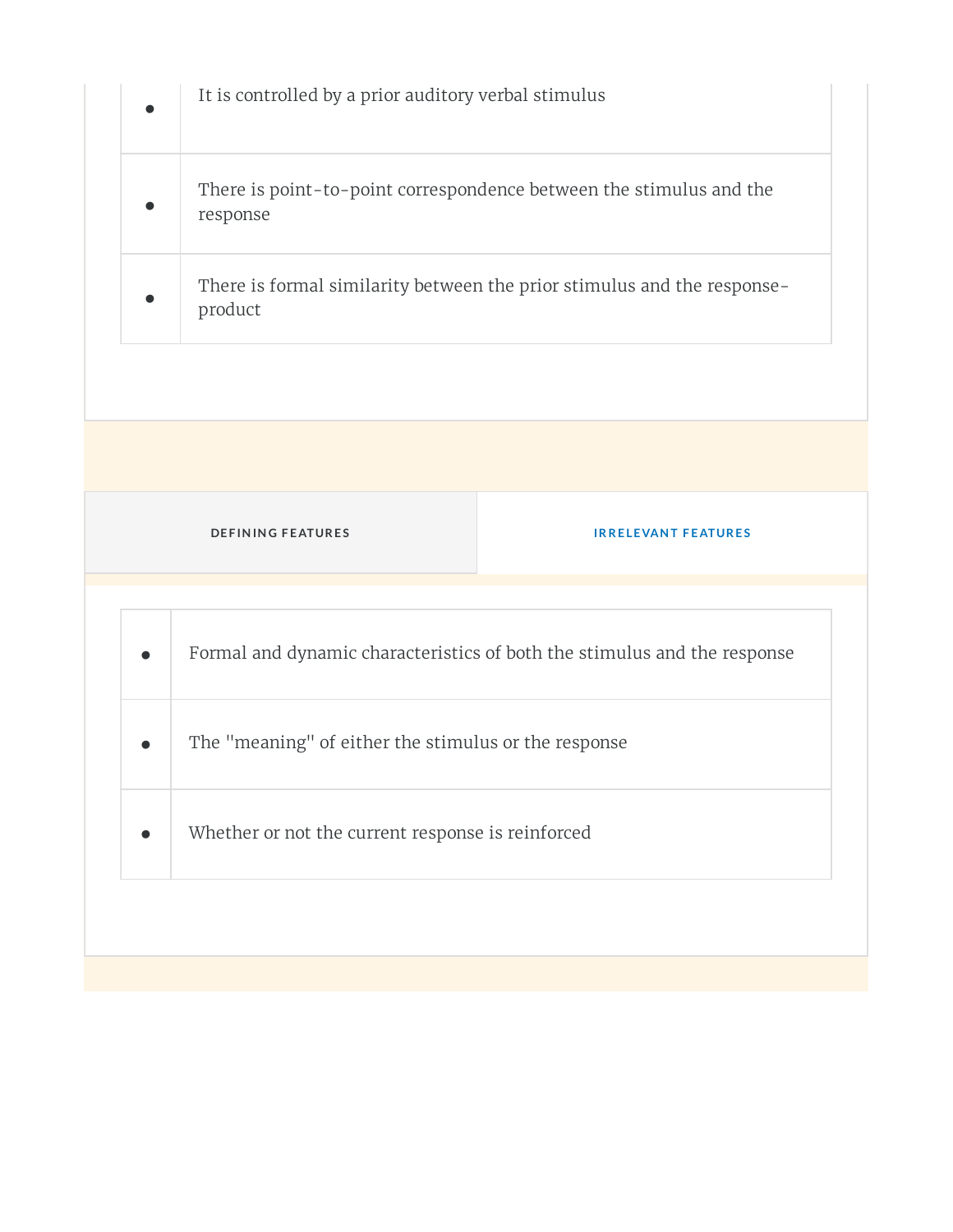# **Echoic Behavior Example #2**

**00:13**

It is possible for there to be a great deal of formal similarity in the case of echoic behavior, and this is clearly the case with the skilled mimic, who not only says the "same thing," but uses the same intonation and pitch as the original speaker.



### **Echoic Behavior**

A form of verbal behavior with the following features: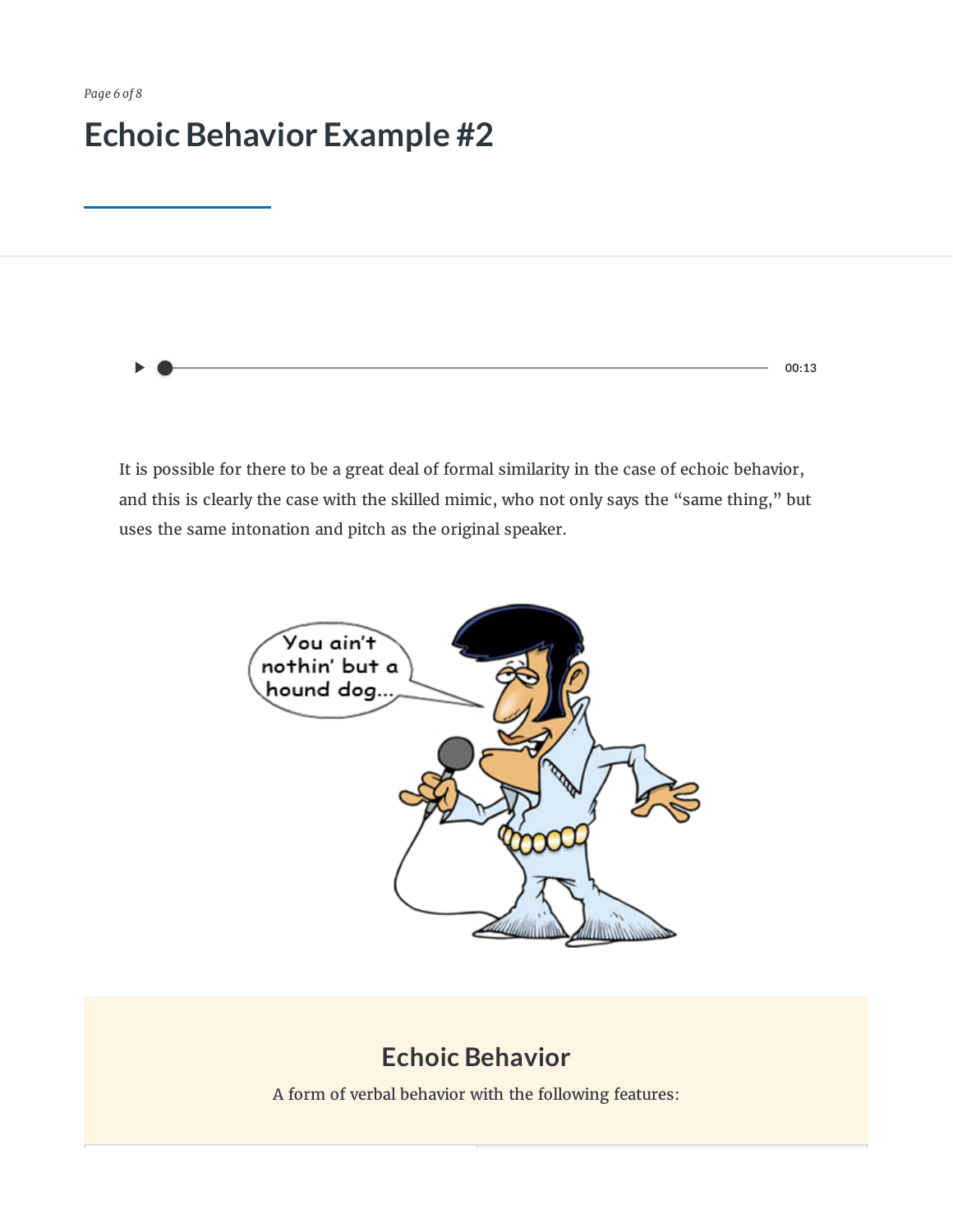|                          | The response is vocal                                                              |                            |  |
|--------------------------|------------------------------------------------------------------------------------|----------------------------|--|
|                          | It is controlled by a prior auditory verbal stimulus                               |                            |  |
|                          | There is point-to-point correspondence between the stimulus and the<br>response    |                            |  |
|                          | There is formal similarity between the prior stimulus and the response-<br>product |                            |  |
|                          |                                                                                    |                            |  |
|                          |                                                                                    |                            |  |
| <b>DEFINING FEATURES</b> |                                                                                    | <b>IRRELEVANT FEATURES</b> |  |
|                          |                                                                                    |                            |  |
|                          | Formal and dynamic characteristics of both the stimulus and the response           |                            |  |
|                          | The "meaning" of either the stimulus or the response                               |                            |  |
|                          | Whether or not the current response is reinforced                                  |                            |  |
|                          |                                                                                    |                            |  |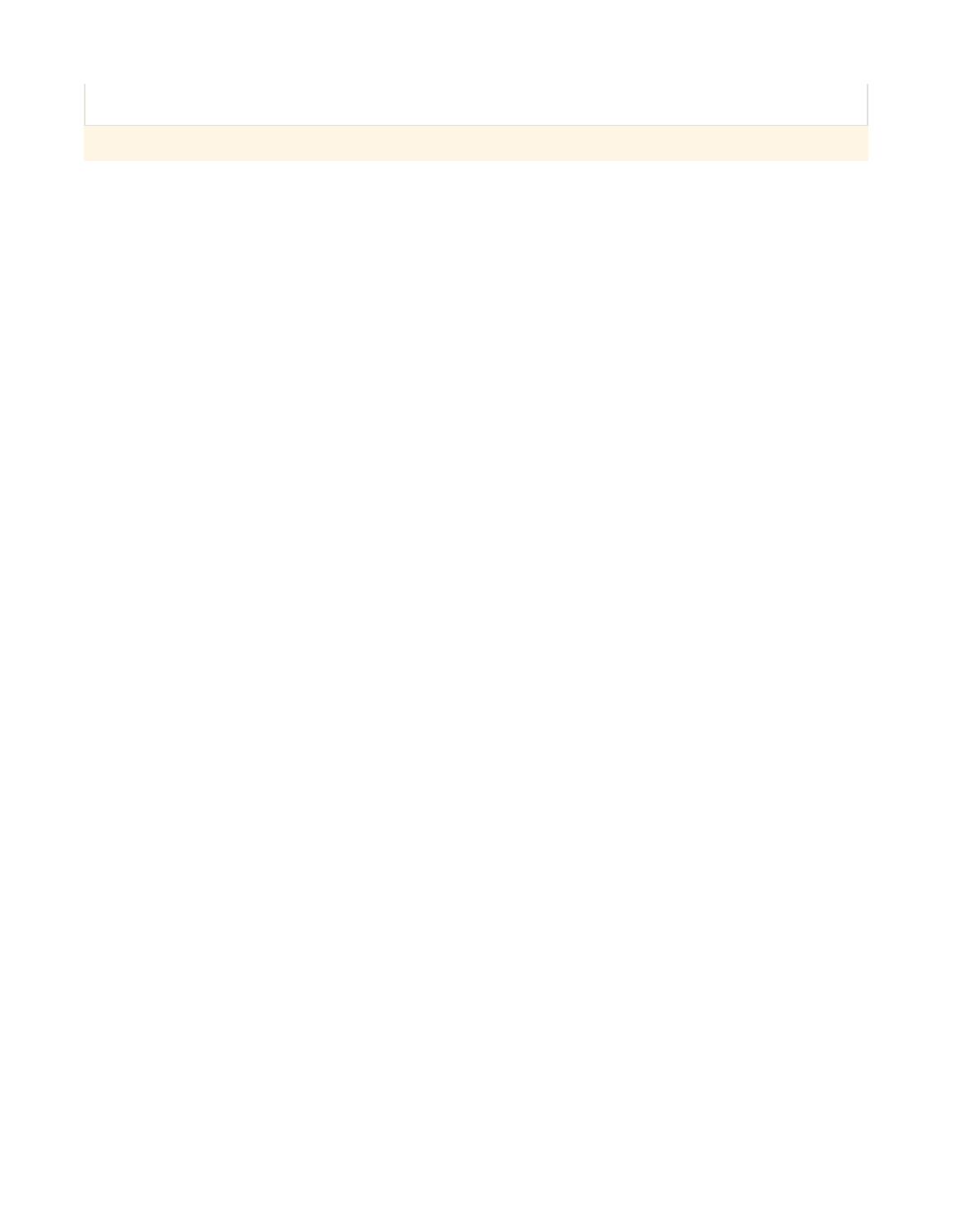*Page 7 of 8*

## **Knowledge Check**

You will be presented with a series of examples. Indicate whether each example illustrates echoic behavior or non-echoic behavior.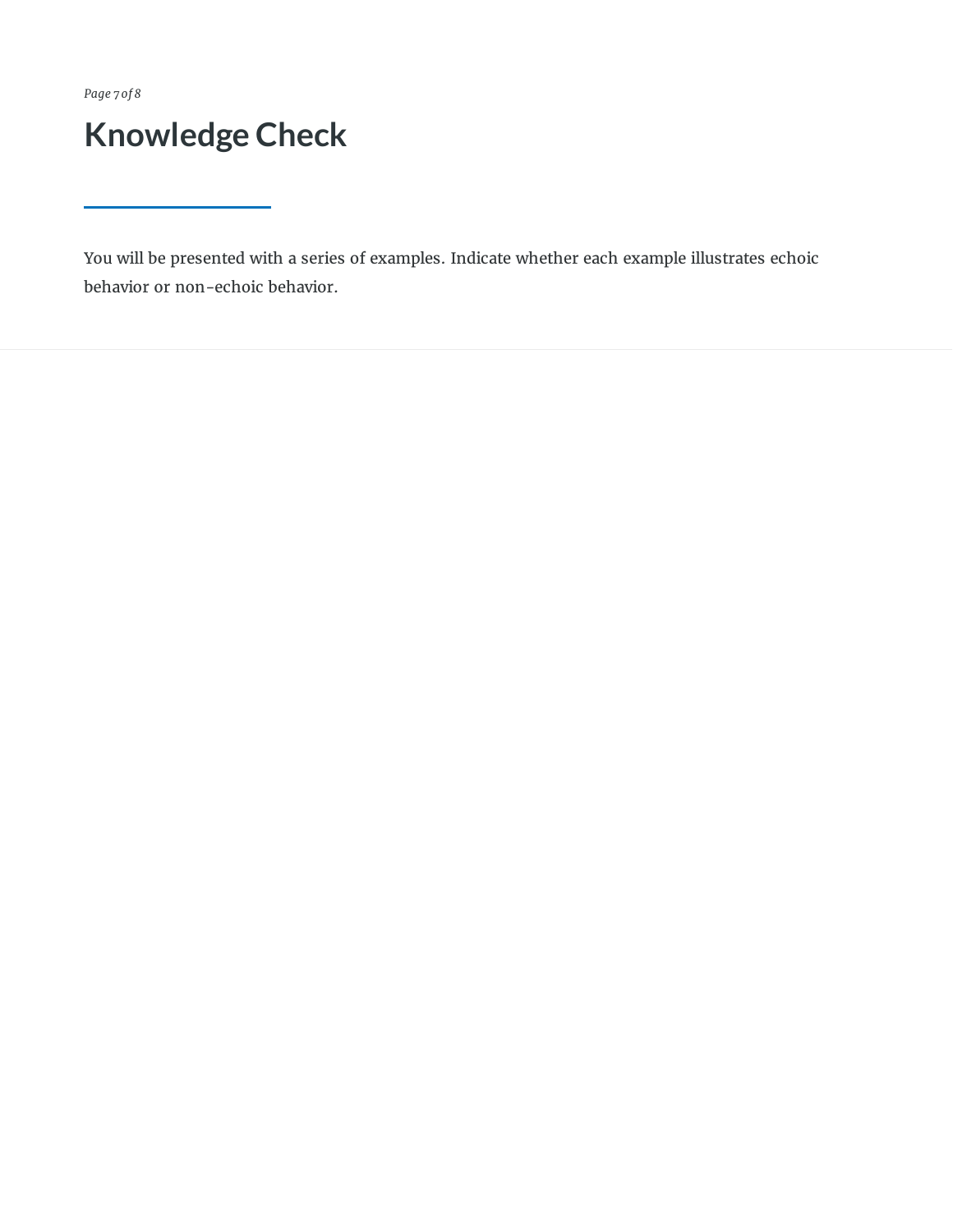#### 01/11

Saying "ice cream" as a result of hearing someone say "ice cream."

echoic  $\bigcap$ 

non-echoic $( )$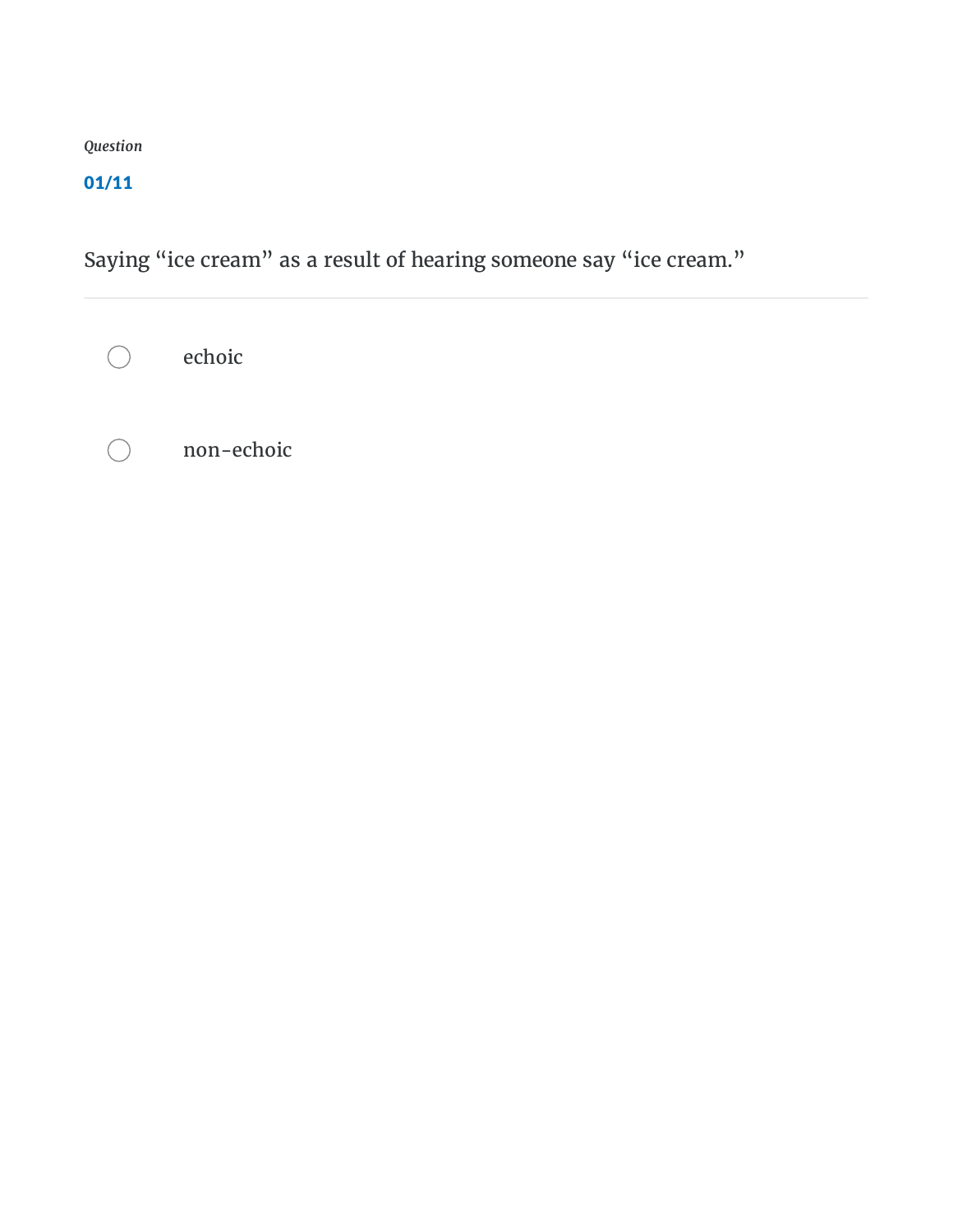#### 02/11

Saying "fox" as a result of seeing a fox.

echoic  $\bigcirc$ non-echoic $\bigcap$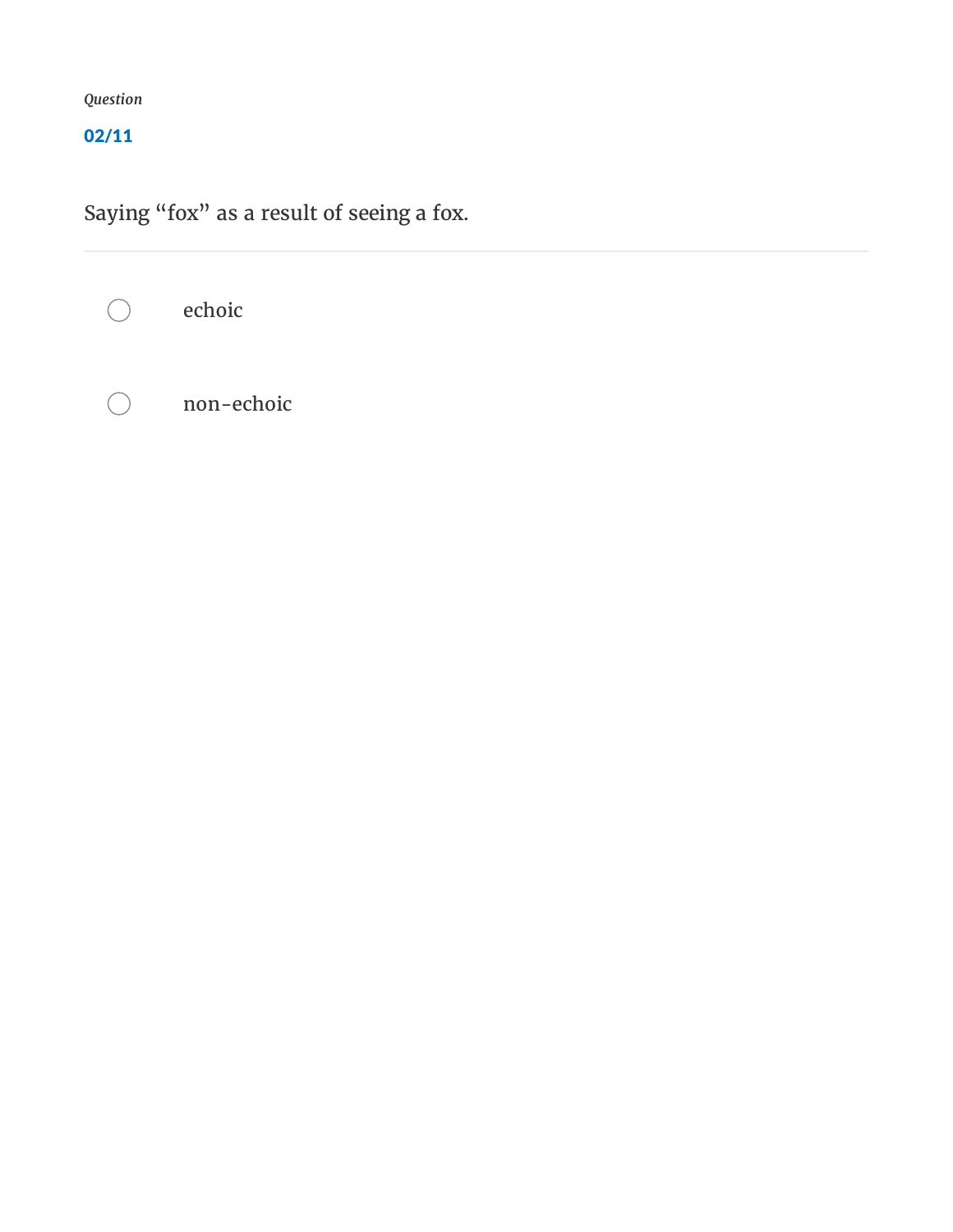#### 03/11

When someone tells you their name and you repeat it so that you will remember it.

echoic  $\bigcirc$ 

non-echoic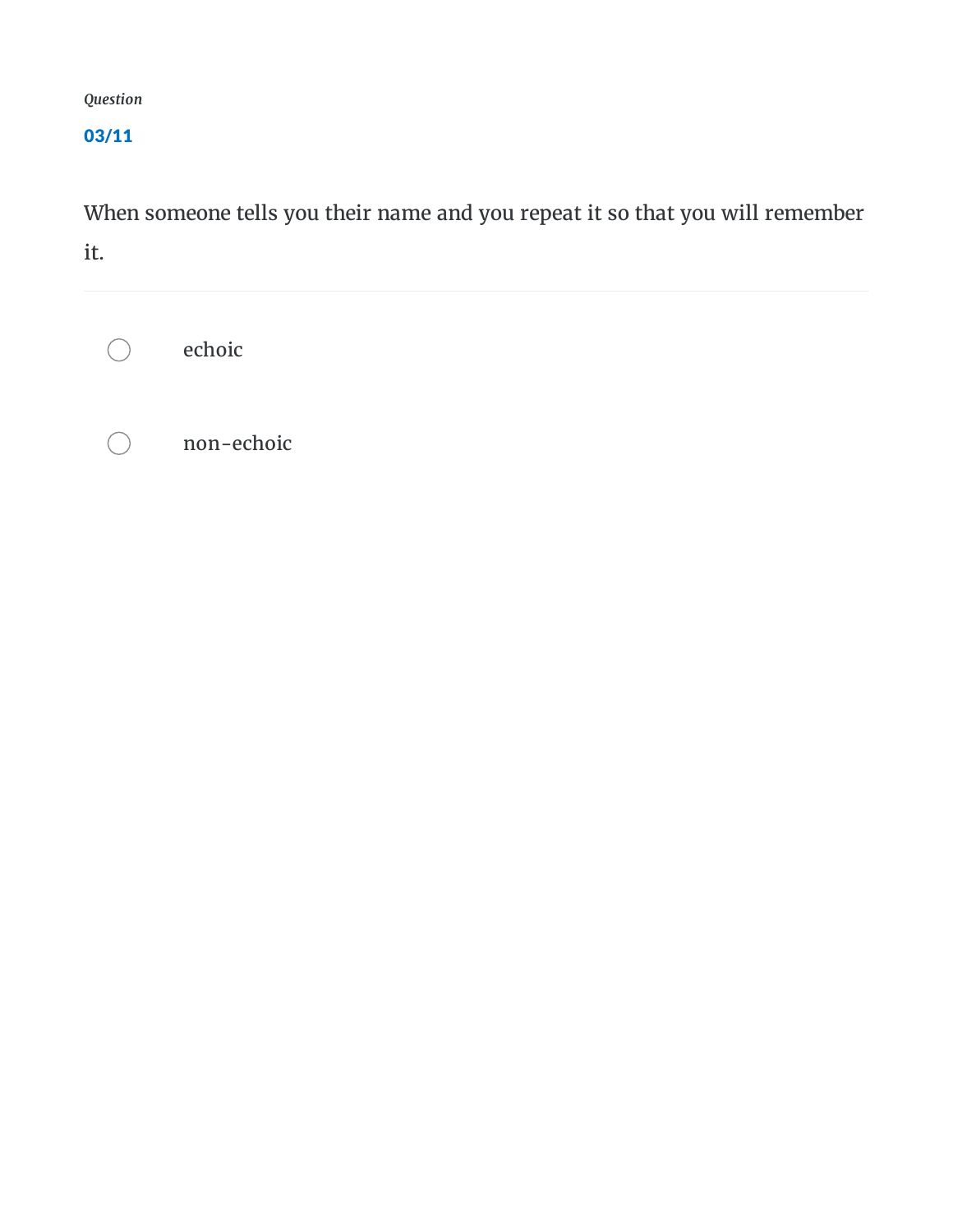#### 04/11

Your instructor writes the next assignment on the whiteboard and then you write it in your notebook.

echoic  $\bigcirc$ 

 $($ 

non-echoic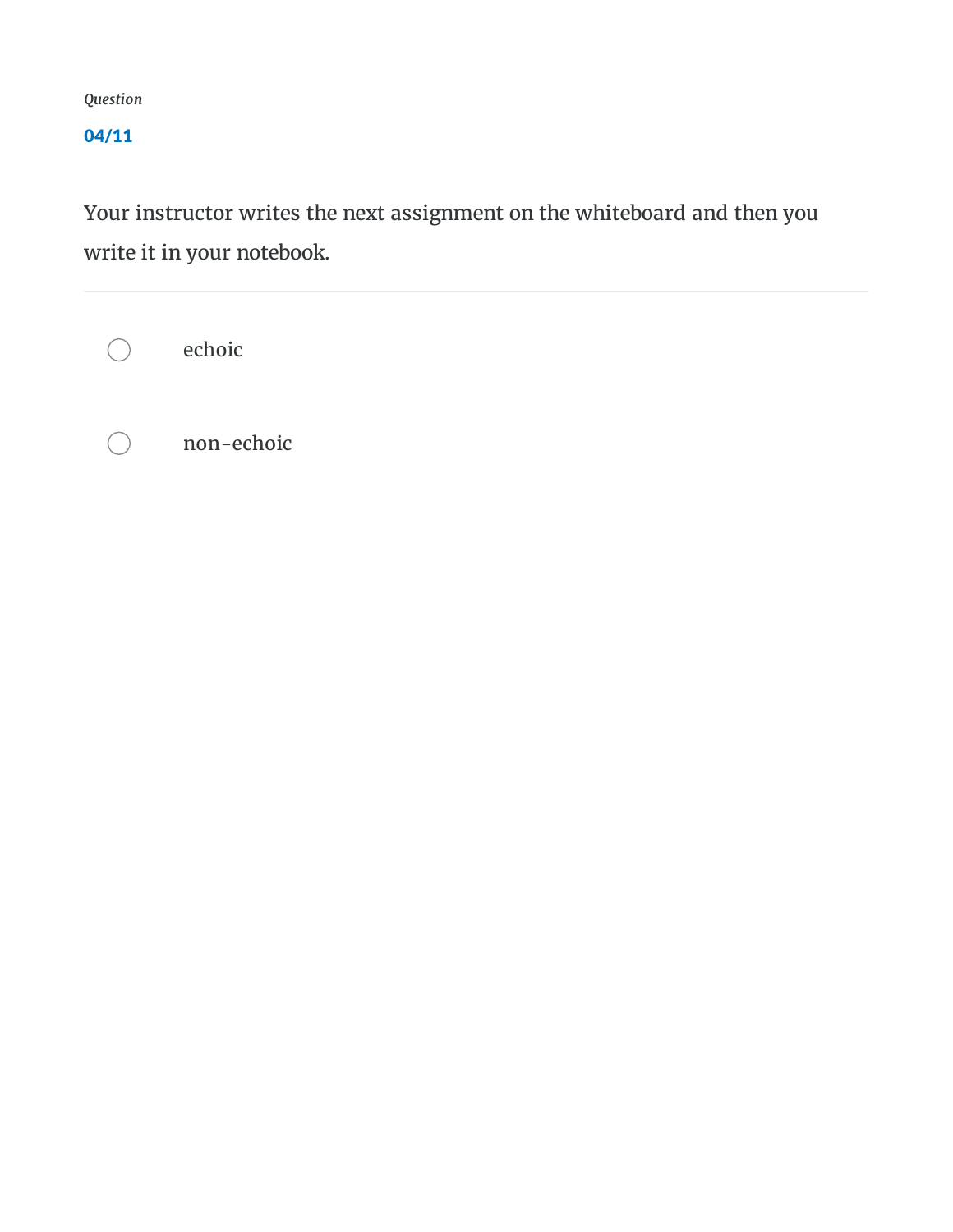#### 05/11

Saying "stop" as a result of seeing a stop sign.

echoic  $\bigcap$ 

 $\bigcap$ 

non-echoic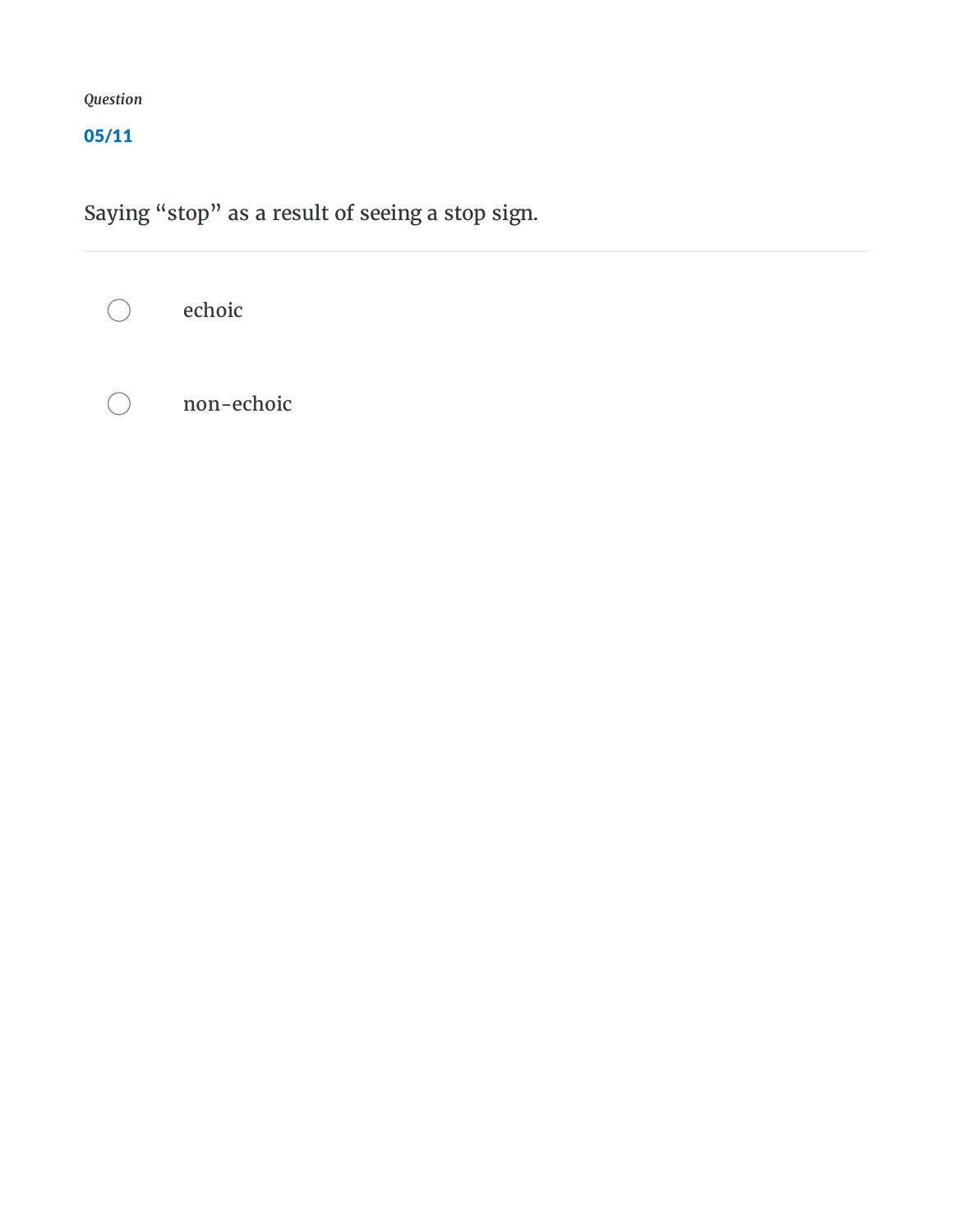#### 06/11

You see someone yawn and as a result find yourself yawning.

echoic  $\bigcirc$ 

non-echoic $\bigcap$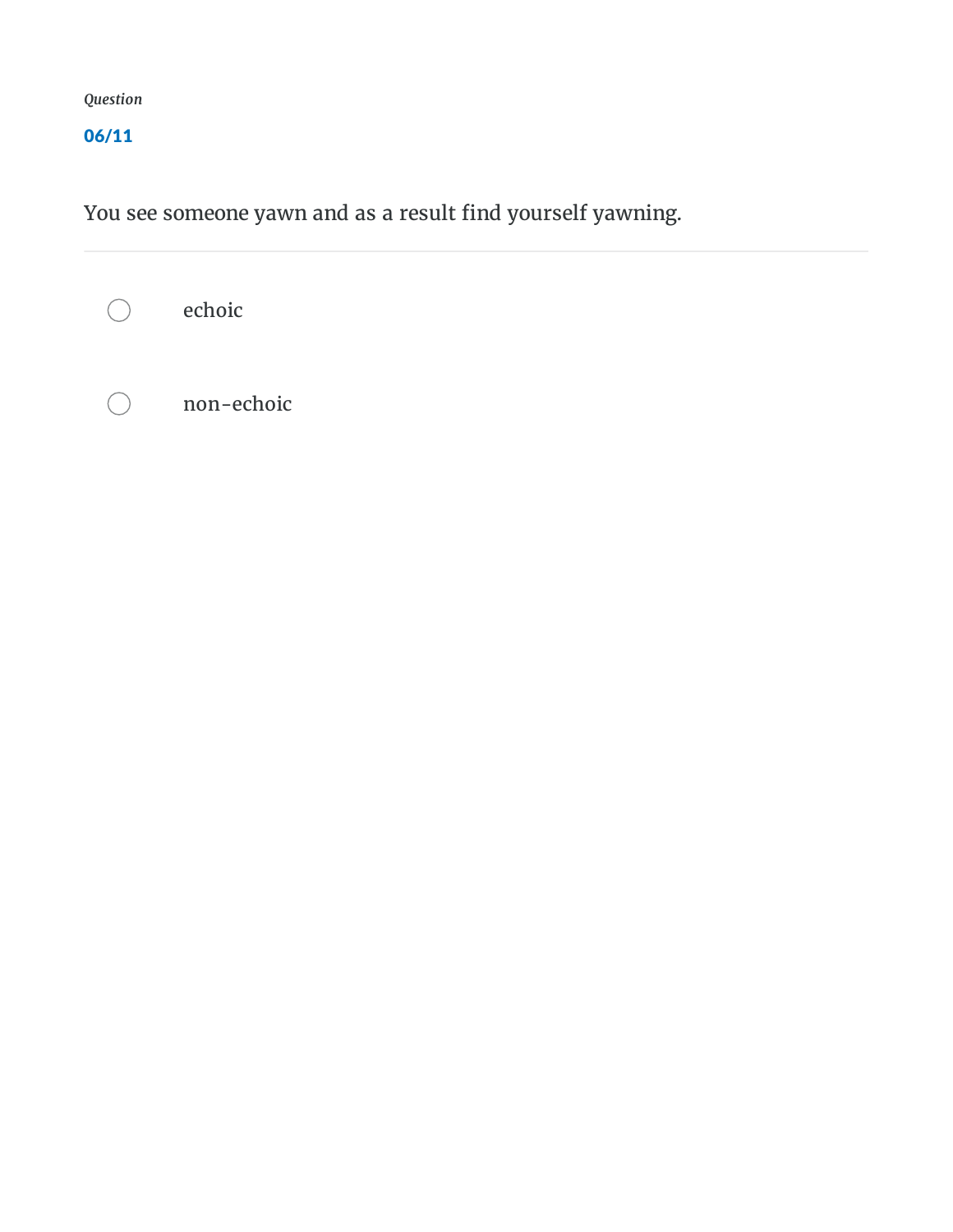#### 07/11

You write the word "ice cream" as a result of hearing someone say it.

echoic  $\bigcirc$ 

non-echoic $\bigcap$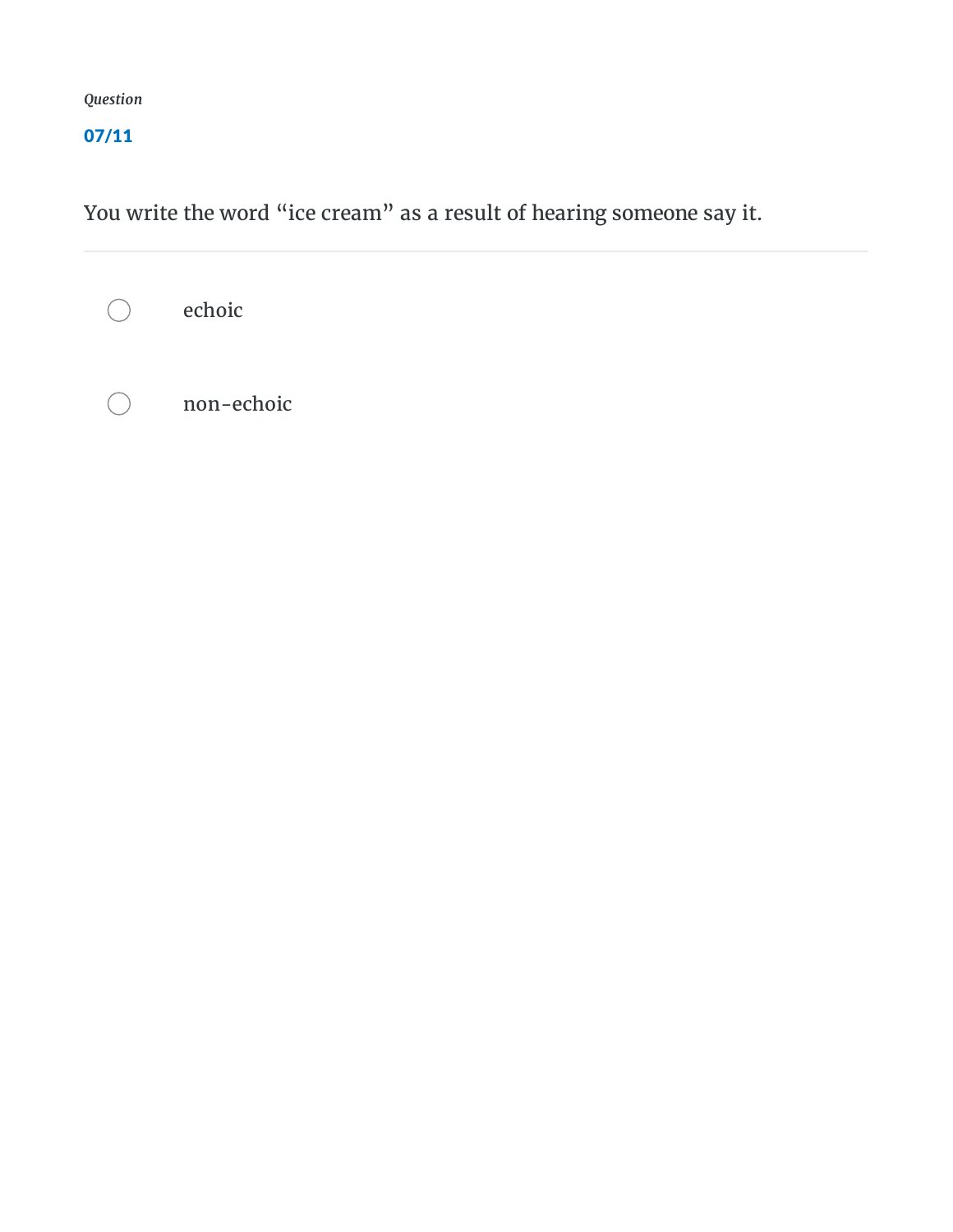#### 08/11

You say "ice cream" as a result of seeing the word "ice cream."

echoic  $\bigcirc$ 

non-echoic $\bigcirc$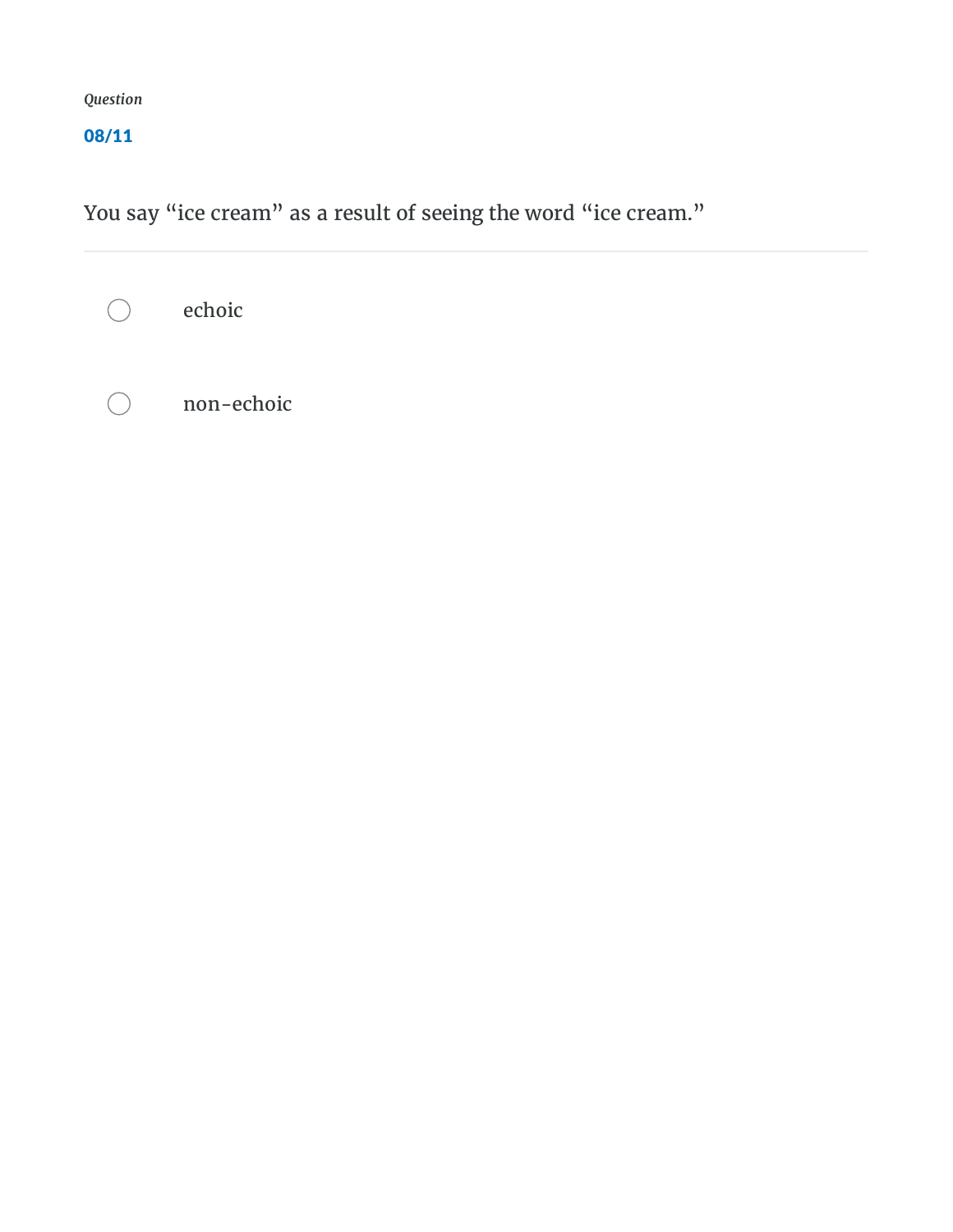#### 09/11

You say "ice cream" as the result of wanting some.

echoic  $\bigcirc$ 

non-echoic $\bigcap$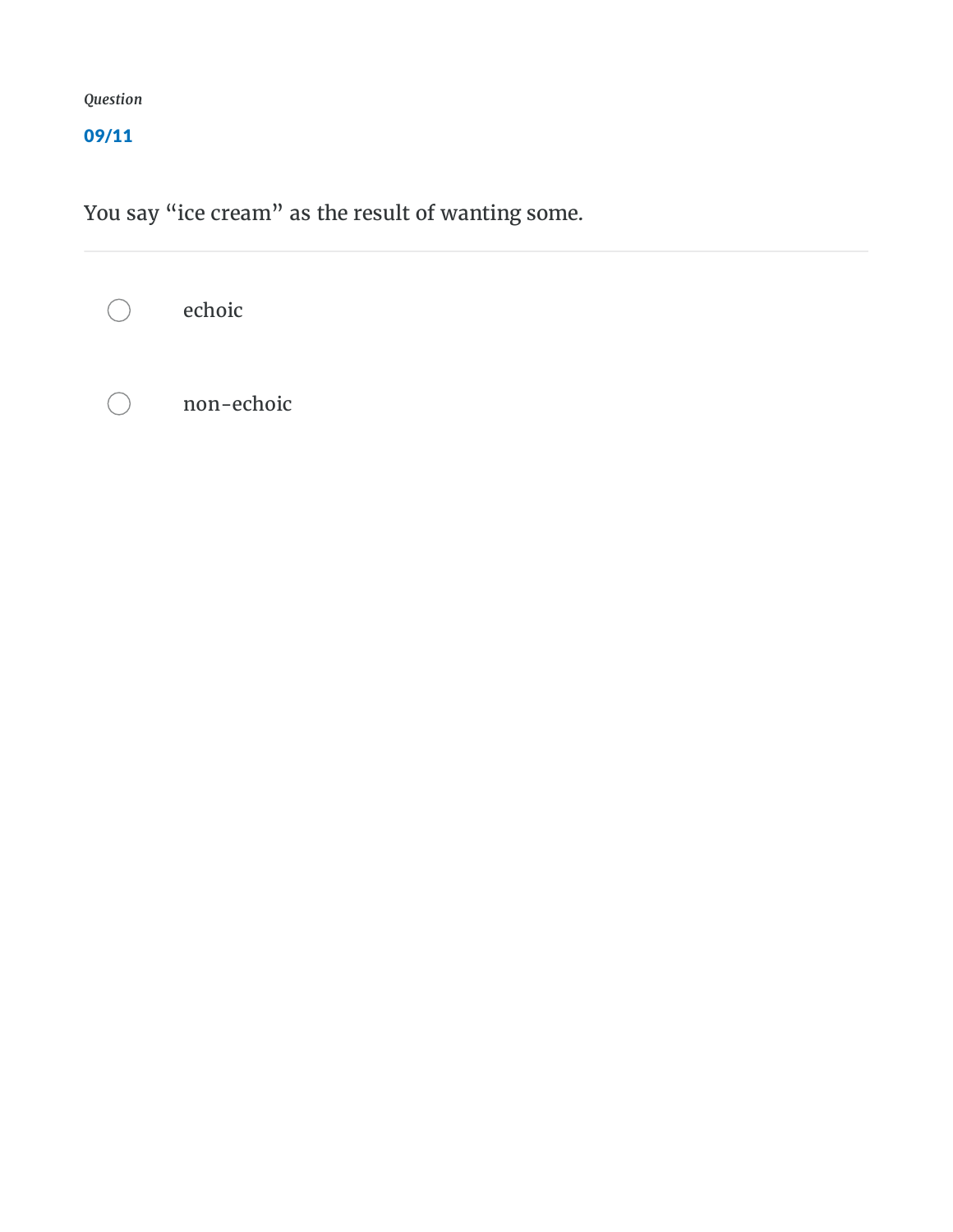#### 10/11

You say "ice cream" as the result of hearing someone say "popsicle."

echoic  $\bigcirc$ 

non-echoic $\bigcirc$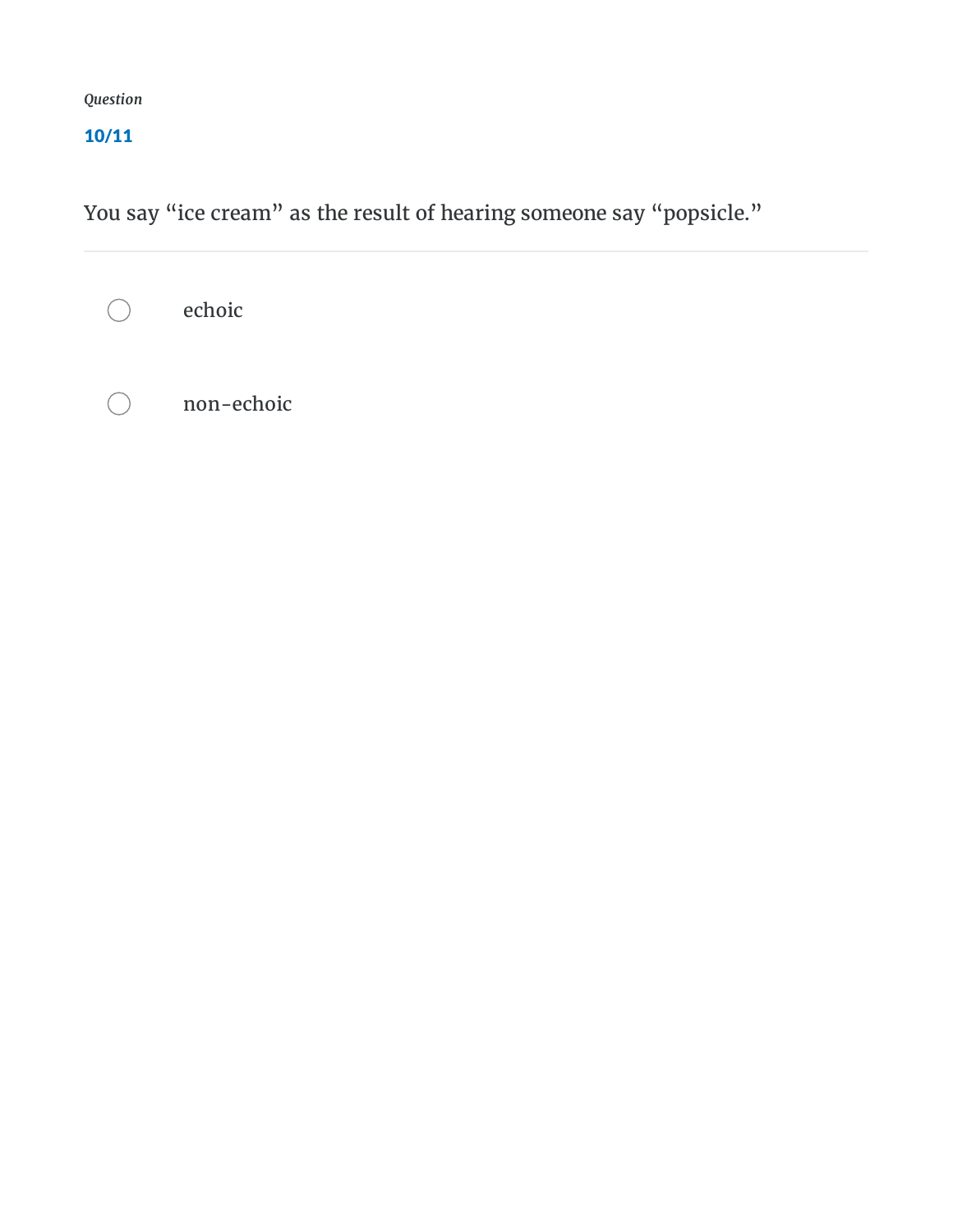#### 11/11

You say "ZEB" as the result of hearing someone say "ZEB."

echoic  $\bigcirc$ 

non-echoic $\bigcap$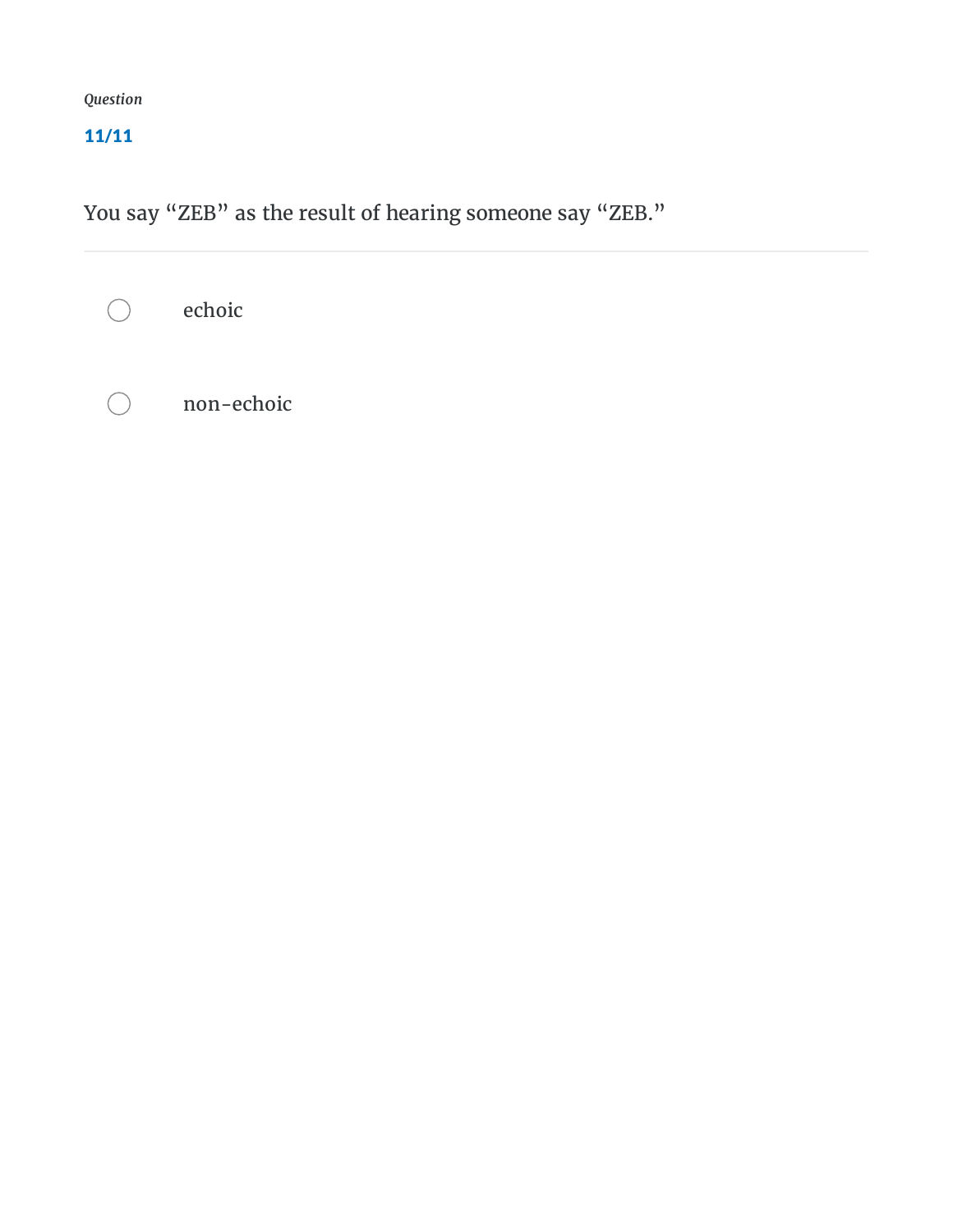## **Review and MarkComplete**

**Echoic behavior** is verbal behavior in which the response is vocal and controlled by a prior auditory verbal stimulus, there is point-to-point correspondence between the stimulus and the response, and there is formal similarity between the prior stimulus and the response-product.

Features *irrelevant* to the classification of echoic behavior include the formal and dynamic characteristics of the stimulus and the response, the "meaning" of either the stimulus or the response, and whether or not the current response is reinforced.

# End of Lesson **Click the Mark Complete Button**

Congratulations! You have now completed this lesson. Click the Mark Complete button below to save your progress and advance to the next part of the module.

# **√ Mark Complete**